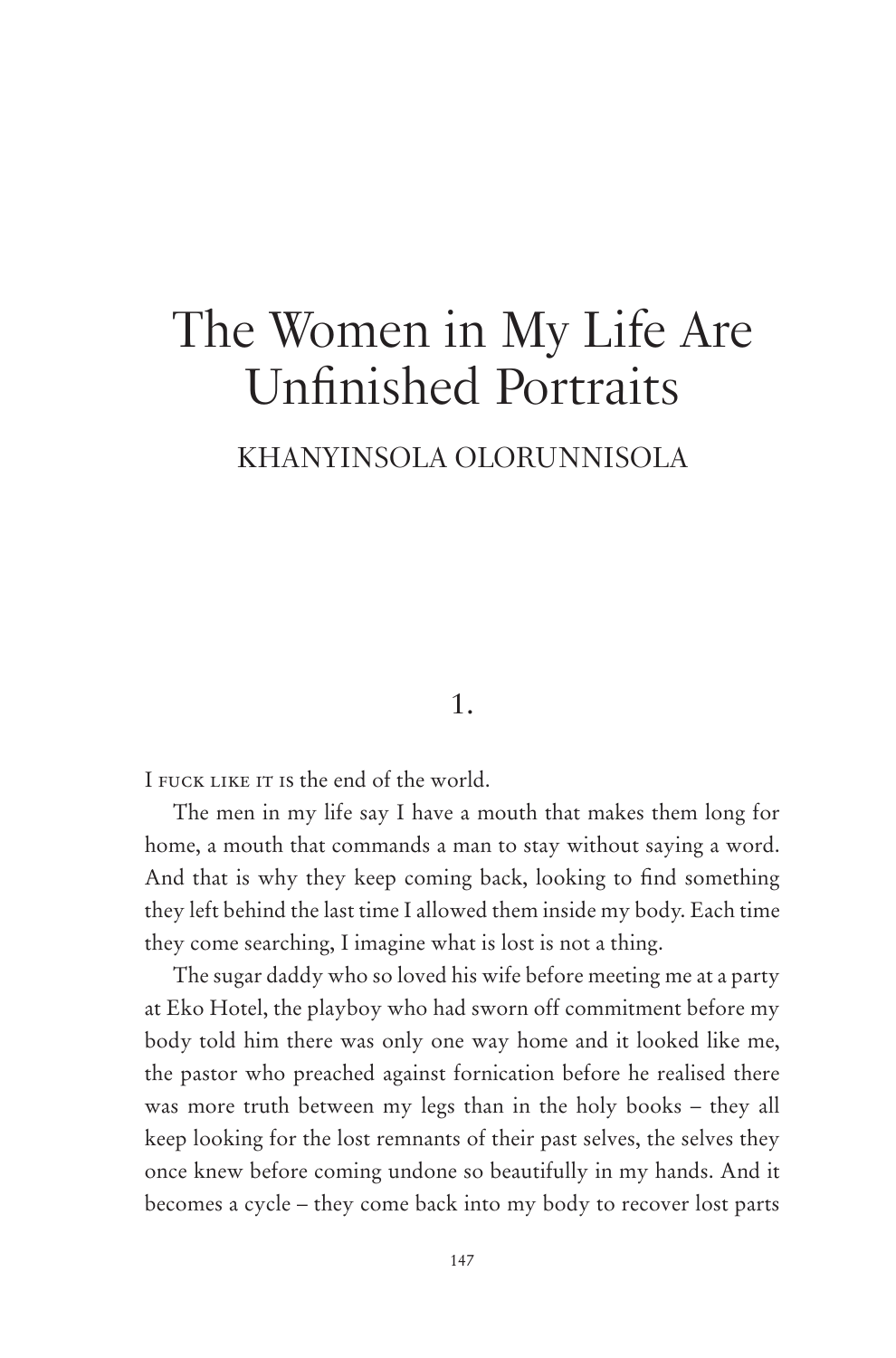only to end up leaving more behind.

And I am thankful for their love, believe me. I am a chronic lover, too. I love recklessly, without restraint. I love like my mother loved my father – smothering him with so much affection that he threw himself off a bridge. She loved him into his grave; that is how my sister Taiwo puts it. She loved him till his body could not take any more, till he decided the water under Third Mainland Bridge was his only escape**.**  Mother's love will do that to you. It is one of a strange intensity – at once cold and flaming, loud and gentle, distant and in-your-face.

I remember her every time I look at the photograph hanging on the wall of my bedroom. In it, I am three and seated on her lap, pulling at her hair while she tries to break free. The picture is old, granted, faded away by time, but there is something particularly unclear about the image, something vague – an imprecise emotion. I still cannot tell if the look on her face is a frown or a smile. Her body language is one of relaxation and agitation. When I try to paint the picture the colours get out of hand, spread themselves across my canvas and become unrecognisable. I tend to read too much into things. But this picture is not one of them. It is a conduit for a truth I have always known. Everything about Mother is ambiguity. And there is nothing more ambiguous than our relationship.

It was a simmering thing, our relationship, building up heat upon heat until it detonated. Now the two people in that photograph are long gone, the mother no longer a mother to her daughter and the child no longer the child she loved and raised. These days when I try to paint a portrait of her, I leave the face blank, a pristine canvas-white in place of her eyes and nose and mouth. This is not out of spite, but I simply cannot bring myself to give an accurate presentation of the woman who no longer calls me daughter.

I do not quite remember when the problems began. But there were early instances, like when I was caught kissing Banji Fawaz, the senior prefect boy. 'Kissing' was not all we did, but that was how the school principal kindly put it when she told my parents. Or when I fled campus in my third year to live with Jianyin, a Chinese expat, for three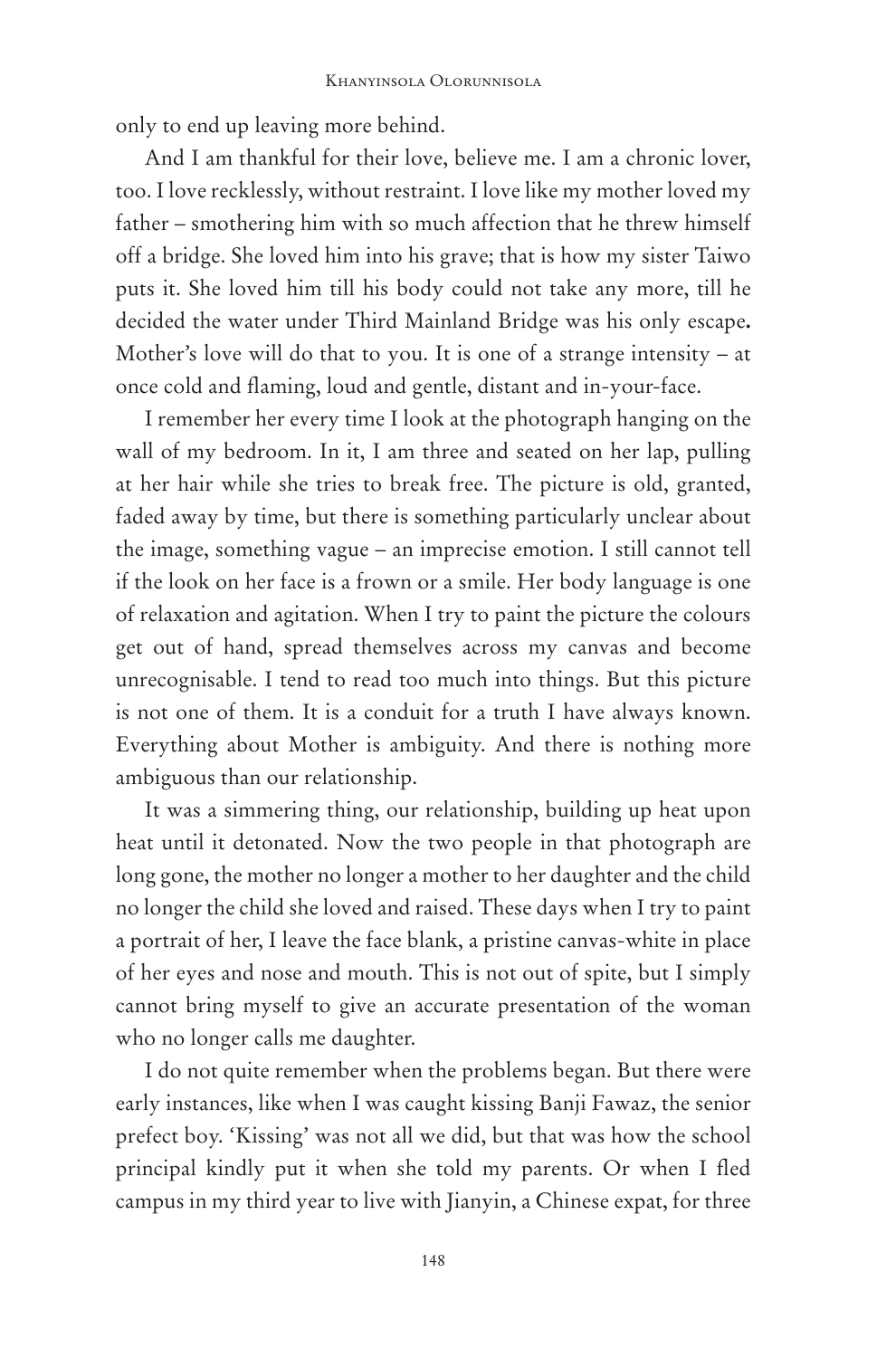months, before my mother found out from one of her friends who frequented the Moroccan restaurant he loved to take me to. Or when I flirted with Dad's friend at his 60th birthday party. I was Mother's little disgrace, her very own problem child.

When I got my first tattoo, at 21, she called Aunt Rosemary to talk sense into me. It was a lower-back tattoo of Inanna-Ishtar. She said I was inviting the devil into her house, that Beelzebub had got ahold of my soul. But how could I explain to her that nobody owned my soul except me, that I was the only one in control of my own life, finally? That when next a man came for me, I would always have extra eyes at my back – a goddess's eyes at that?

When Mother asked Aunt Rosemary to speak to me, I knew it was not going to be the reprimanding session she hoped for.

'Wòó, leave the girl alone. She is just enjoying herself,' Aunt Rosemary said in the living room, one hand stroking her new Cartier pearl necklace, the other flipping through a magazine with photos of a barely clothed Gisele Bündchen. 'There is no crime in that.'

'What are you talking about?' Mother asked, her voice steeling, shifting her big body to the edge of her seat, like she was ready for a fight.

'You hound these girls too much. Let them be sometimes.'

'You are terrible at correcting children. No wonder God didn't give you kids of your own.'

Aunt Rosemary's eyes were fixed on the magazine.

#### 2.

There is a second photograph, a much newer, less faded kind. I am in lingerie, in my bathroom. I have a blunt in my mouth. My face is covered in a cloud of smoke. I remember Rihanna and SZA's 'Consideration' playing that night when the picture was taken. Photo credit: The Boy I Love.

The Boy I Love says I am a fire that burns like a lonely hunter's companion in the forest on a cold night, aware of its own unmatched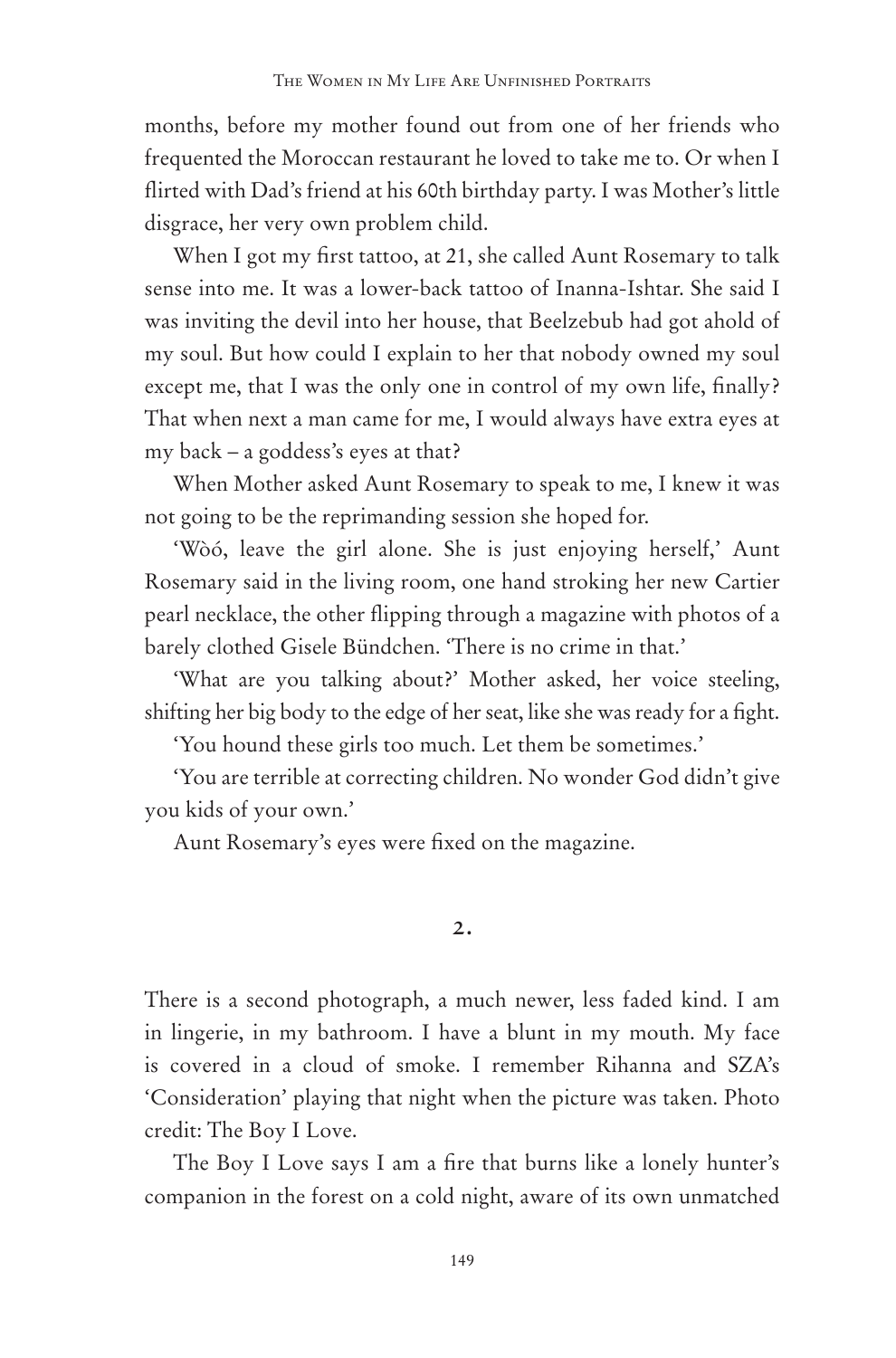worth. In his poems, I am a hovering presence. In his photographs, I am a leaving thing; that is to say the camera always captures half of my body. He says it is his artistic process. He says it is his way of capturing my *I'm-there-but-I'm-not-really-there* spirit. 'You are a multitude,' he said once as he kissed me. 'Such a bizarre thing.'

The Boy I Love is Hausa and Muslim and bisexual – my mother's worst nightmare. I am crazy and agnostic and so unashamed of my unclothed body – his Imam's worst nightmare. Yet here we are: loving each other like we are not supposed to. Loving each other like we are supposed to.

Even though my mother did not like him at first, back when she still cared that I existed, he was a hit with Aunt Rosemary and Taiwo – the only people who mattered, really.

Taiwo almost never likes any of my lovers. She either thinks they are too old or too ugly or too weak or a winning combination of the three. But she took to him quite easily. The day she met him, at an art exhibition she had invited all of us to, she pulled me aside and said, 'Sis, I know you are polyamorous and shit, but this is the one. He had better be your main lover.'

Taiwo is the younger sister I sometimes wish to be like. At age 20, she bagged a first-class Law degree from the University of Ibadan. She founded an NGO providing water for children in underserved communities. She won a grant from the African Union and used the money to fund her school's STEM research. But all that shit is paper talk. I am not done with her portrait.

My sister is the most caring babe I have ever known. Even when Mother was being Mother, Taiwo always looked out for her. The day we heard the news that Father's body had been found underneath the Third Mainland Bridge, she refused to cry until the third day, consoling everyone else in the meantime.

But I fear for her in ways I cannot describe to her. She is so strong that she fears any sort of weakness. That is why she found herself in the hands of a man like B–. The bastard was a senior lecturer in her former school, one of those men who preyed on young, impressionable girls.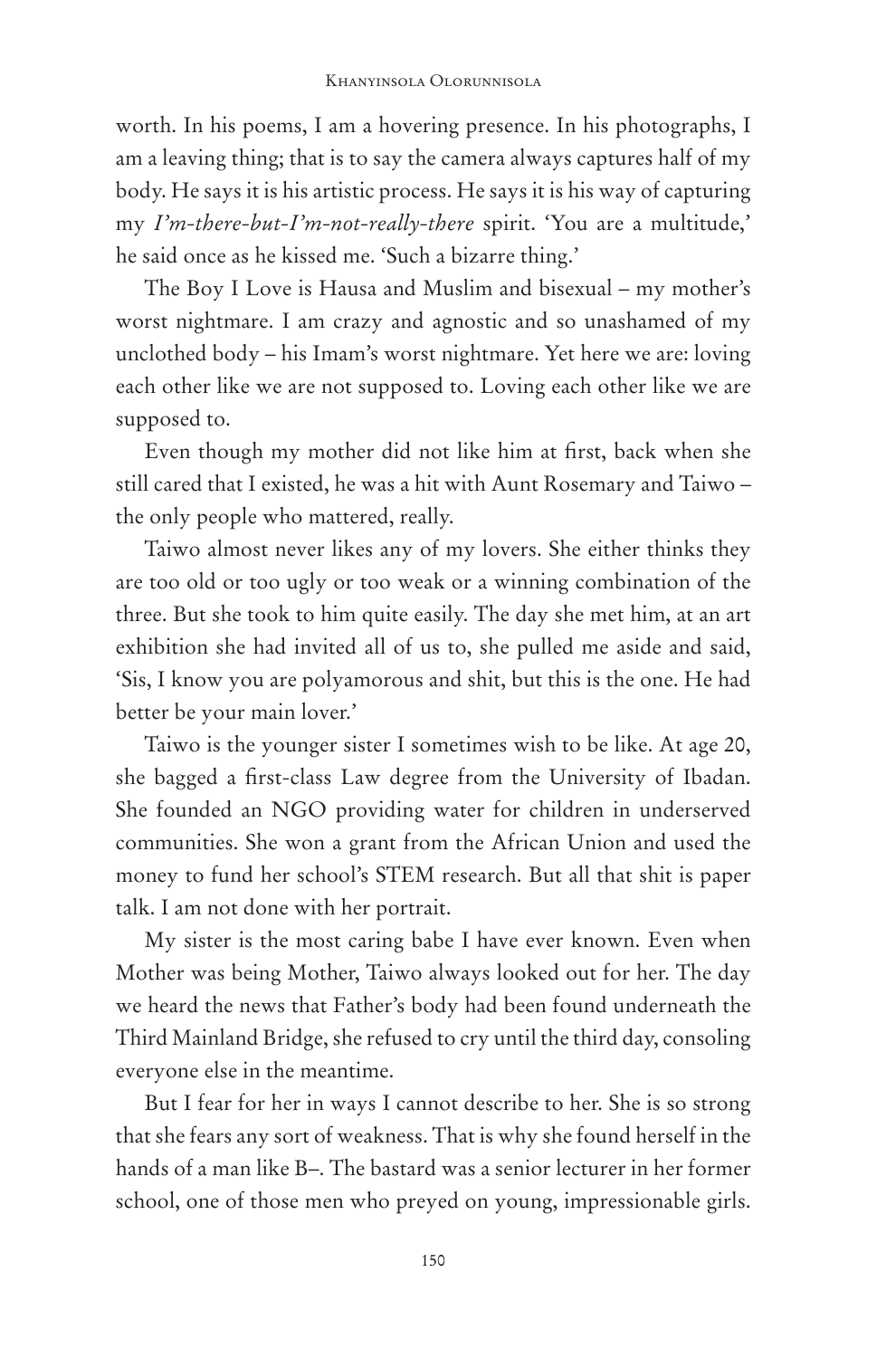But my sister was neither impressionable nor young where it counted. She chose to love him because, she said, he was one of the few men who could match her strength. I have never liked the idea of women seeking strength in men.

I feared there was something wrong with him from the day she came to see me with a black eye, saying she had been in an accident but not wanting to talk about it. I knew if this man was beating her, she would not say. She would rather let the silence settle on her skin and strip her of colour than admit the truth. I let it go. I let it go because I thought she could handle herself.

Until the day the motherfucker broke her arms and legs, and she spent three months in the hospital, and the police refused to press charges, and I set his car on fire, and Mother asked her not to make noise about it so as to not make herself unattractive to future husbands, and she spent a whole year trying to own her body again. Why? She had been the satanic Jezebel who refused to cook for him, for her 'husband'. In my portrait of her, she is an angel with a sawed-off wing.

3.

The story never starts the way it is supposed to. I keep trying to start with the moments of untamed joy – days when my family was whole and I was pure, untouched by hands I had not invited into my body. But I can hardly remember the days before that. I cannot bring myself to recollect the details of the time before Father-Father and Mother became nemeses who lived under the same roof, each waiting for the other to drop dead.

But I remember this: it was perhaps my first memory, the day of the Incident. I was six. Father-Father took us all to church – me, Bobo and the twins. Mother refused to go with us after a fight with him. She was not going to allow Angel Gabriel strike her for tainting the sanctity of the house of the Lord with anger in her heart.

He dropped us all off at Children's Church. Bobo and I went to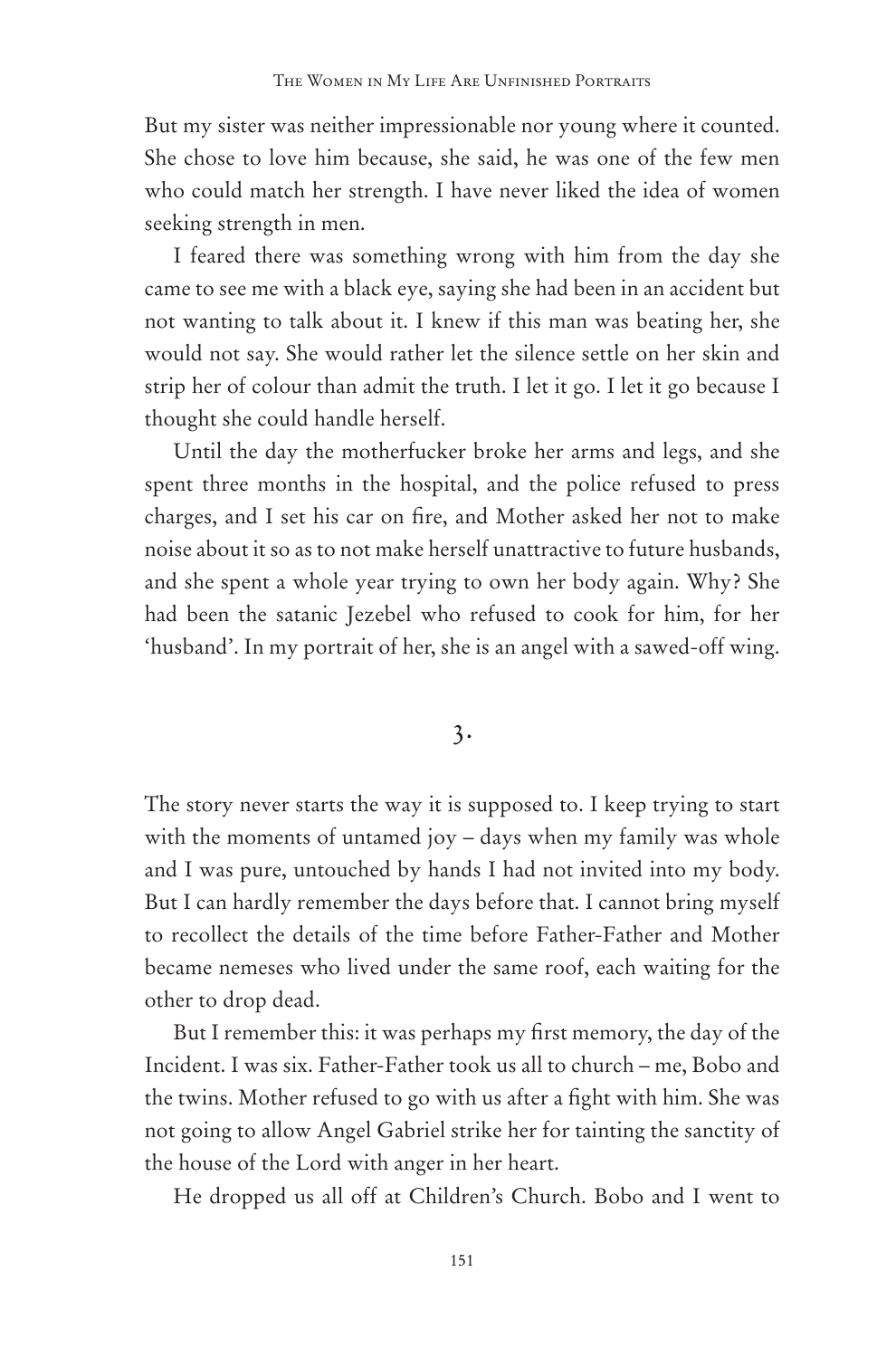the 'Ages Five to Six' classroom, while the twins were in 'Age Three' class. I remember being uninterested in the teaching – I mean, I loved Sunday lessons, it was time to learn something new about the Good Book all while stuffing our mouths with cookies and juice, but the story of a white god who ordered a man to kill his own child to test him was a bit dark for me. I thought, instead, of the Genevieve Nnaji movie we watched on Africa Magic the previous night. The Nollywood star's infectious smile. How Aunt Rosemary once called her 'the only beautiful thing to come out of this shit-show of a country'.

I looked out the window and saw someone walking out of the church gates. It was a little girl in a pink dress, walking alone, unsupervised. It took me a while to realise it was one of my sisters. It had to be Kehinde. She was the latchkey one who frequently snuck out of places just to walk around. I smiled and shook my head. Her little escapades amused me. But I had to go return her to her classroom, that little rascal.

I turned to the teacher in my class and told her I needed to be excused. When I walked out of my classroom, there was no little girl at the gate. Odd. I went to Kehinde's classroom. Only Taiwo, her twin sister, was there. I ran back to the gate and walked out of it (till today, nobody mans the gate at the Rhema Kiddies' Church Centre, Magodo, during services). I looked around frantically, and in the far distance, there was Kehinde walking aimlessly. I called out to her but she didn't hear. I should have known better than to call out to her of all people. I ran after her. When she saw me, she started to run, laughing away. It was a game to her. And to me, I suppose. We were always playing police-and-thief at home, anyway. This was just another one of those games. But I realised the surrounding was eerily quiet.

The adults' church was a few blocks away but there was nobody in sight. I started to worry at this point. I tried to get her to turn back but she was running fast for a three-year-old. She kept laughing, running into a quiet street, turning corners upon corners. I looked back even as I ran, to see if any adult had noticed our disappearance and had come running after us too. I continued calling to her but I knew that was futile.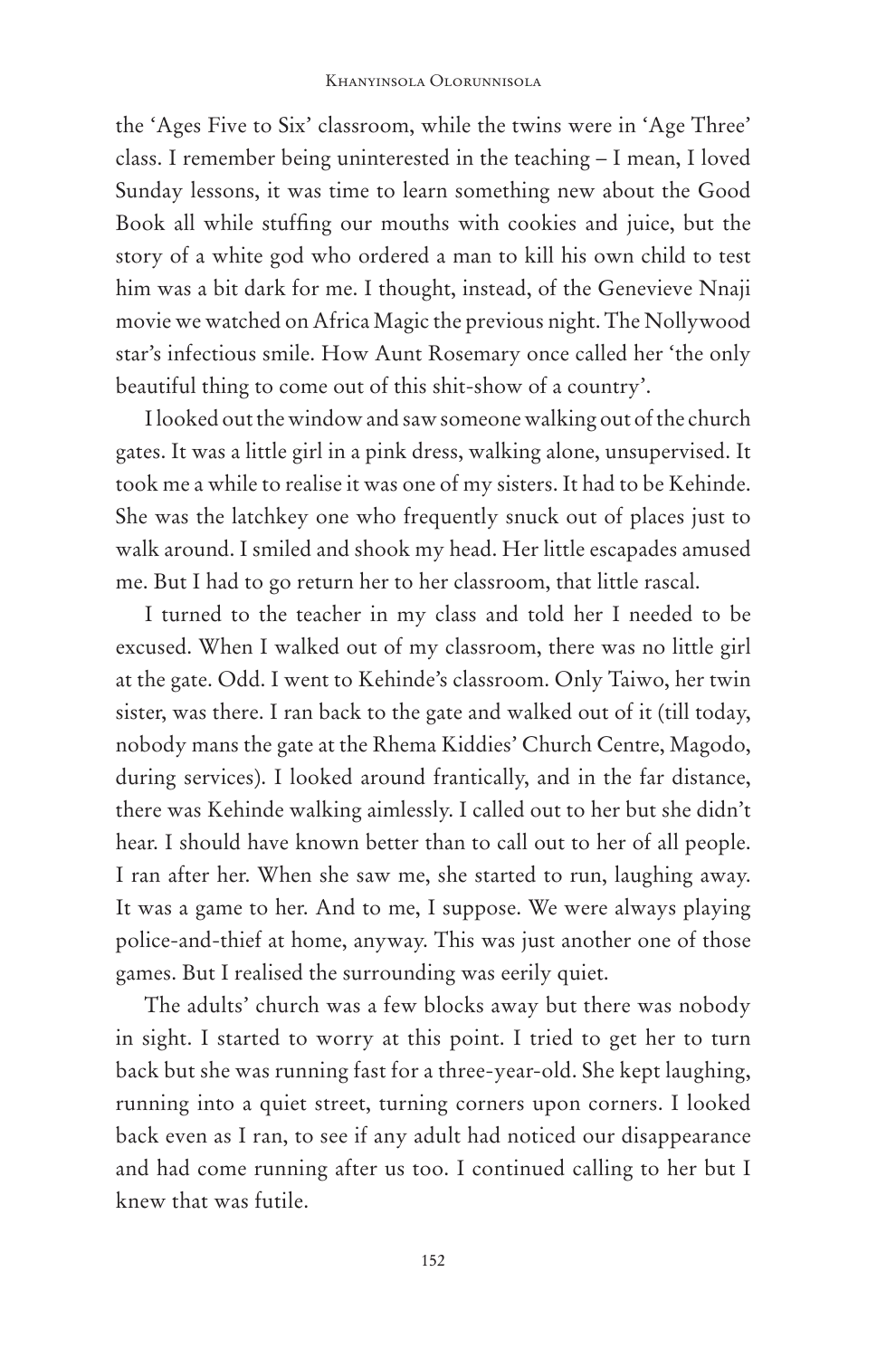She made multiple sharp turns until we reached a bushy patch of grass. It was a long stretch of grassland ending at the foot of a lake. Kehinde suddenly stopped and looked at me running towards her breathlessly. Then she turned her back to me and continued her running, towards the water. I tried waving to her to stop running but she had already turned away. Were she not born deaf, perhaps she would not have kept running, perhaps she would not have jumped into the lake.

'Kehinde!' I screamed. As if that could make her come out of the water. Strangely, there was no ripple, no sign that someone had fallen in. I kept calling to her. Then I heard it – that unnatural sound I still cannot get out of my head today. It was the laughter of a thousand children, loud and mocking. It increased in tempo and volume. A splitting migraine hit me across the head like a hammer. I fell to the ground to cover my bleeding ears. I screamed out in terror. When the sound finally stopped, I stood up to look at the water. It was gone. Before me was dry land. No water. No sound. No Kehinde.

When I returned to the church, I went to the twins' class to tell the teachers my sister had disappeared. They had not noticed. How was that possible? I told them where I had last seen her. A handful of teachers followed me to the spot. They saw dry land, too. How did my sister jump into a lake when there was no lake to jump into? They looked at me, puzzled. Did I know what I was talking about?

Mother paid numerous pastors to pray for Kehinde's return. Father-Father placed adverts in every major TV station, promising millions of naira to whoever found her. My family spent two years looking for her, before we gave up. She often came to me in dreams, calling me to follow her. I would wake up breaking into sweat. When I try to paint a portrait of Kehinde, an ocean appears on the canvas instead. Sometimes, she chose to appear to me in water. This was where she came to me the day the boy I first loved taught me that my body did not always belong to me, a miseducation that would take years to unlearn.

It was a school excursion after our first-year exams at the university. We had travelled to a city in the north – I keep forgetting its name. I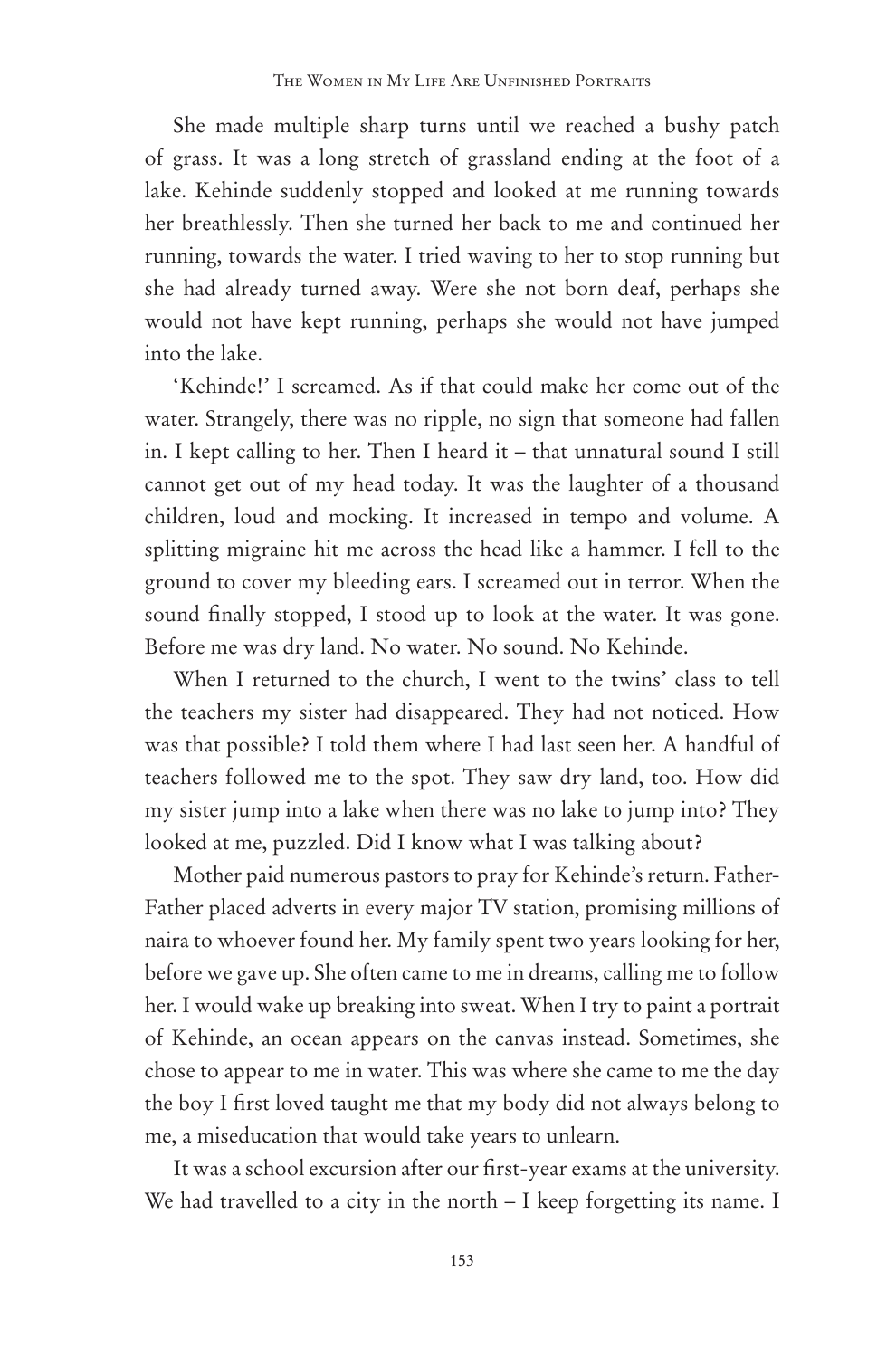was young and excited. And there was a boy.

His name was Kaka Williams. Kaka was the sexiest boy I had ever known, he had two large cups for pecs, with Greek-god arms and abs that could cut diamonds. His smile could light up a city. He was the kind of handsome that could make you touch yourself at 2 am. I wanted him badly. But there was a girl, too.

Her name was Bola Popoola. Bola was the nastiest person I had ever known; she had the foulest tongue. She was Kaka's girlfriend. I hoped he would leave her for me, but he did not seem interested in a 'black' girl. Boys like him were not interested in dark-skinned girls like me. I wished I had inherited yellow skin from my mother – had I inherited anything from her?

In the end, Kaka came along on the field trip north. Bola did not. She had stomach cramps—which might have had something to do with some prayers I made. After the long trip, we got to a hotel and had to rest. That night, a couple of my girlfriends and I decided to go swimming in the pool. This was not my first time swimming but I swear there was a pull in the water I had never felt before – an undefinable weight. My legs could not flap like they were supposed to. The cheerful noise of my friends blurred into nothing, their bodies fading from brilliant colours into black. Everywhere went dark. Then I heard it. The unnatural noise, a thousand children laughing. Suddenly, something pulled me further into the water. I found myself sinking, unable to control my own body. My lungs filled with water, the liquid air an unbreathable weight in my throat. I gasped but only filled my mouth with more water. Then I saw her float past me in her cute pink dress. Just before she went out of reach, we came face to face. She was laughing hysterically, her teeth gapped. She disappeared into the water.

I woke up in what looked just like my room. All the rooms in the hotel looked the same anyway. My head was light, and my body had a terrible shiver.

'You are back,' the masculine voice said, excited.

I turned to see who it was. Kaka. He had only a Speedo on, his bare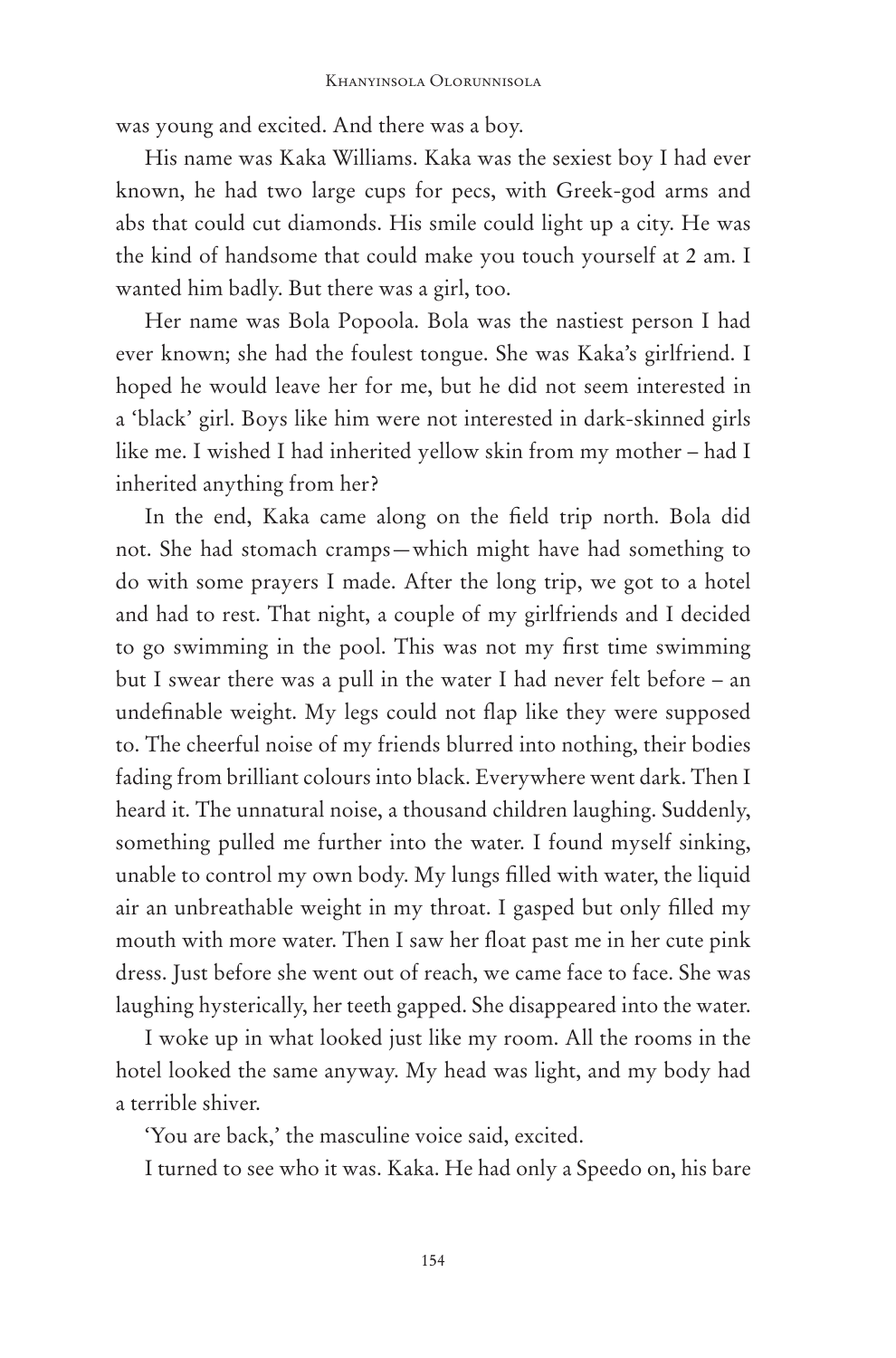chest in full view, a conspicuous bulge around his crotch.

'You were gone for long. I was so worried.' He sat beside me on the bed.

'What happened?'

'You drowned. I heard the girls screaming and I ran to the pool. I knew my lifeguard training would come to good use. What would you women do without strong men?'

I nodded. I could barely say much. My throat felt sore. My head hurt. Every part of my body was working against me.

'I saved your life.'

'Yes.'

'Is that all?'

'Thank you. Thank you so much.'

'One would expect a little more gratitude.'

'I'm sorry. I am grateful. It's just, my throat. My head.'

'Oh, sorry.' He came closer and pulled me close. 'It will all be fine.' I did not know why he did that. My body felt wrong all over, the last thing I needed was to be touched. Later, Mother would say I should have known. I should have known when I saw his bulge. I should have known when his voice got soft and he said, 'You know, I have always liked you. Don't pretend you don't like me, too. I see the way you like my IG pictures in the middle of the night. You want me to fuck your little brains out, don't you?'

I got up and smiled politely. I just wanted to go to my room. Shivering from the cold and the shock, I made for the door, but it was locked. I turned around and he held up the key card, licked it and slipped it into his underwear.

'Come here, sugar.'

'No.'

But that *no* was not enough. It meant *try harder*. It meant *take it by force*. It meant *come into my body as an unwanted guest; you are a man after all*. *Show your masculinity.* At least that was his interpretation. At least that was Mother's interpretation. Why did I not scream for help? Why did I not cover my body with the blanket the moment I became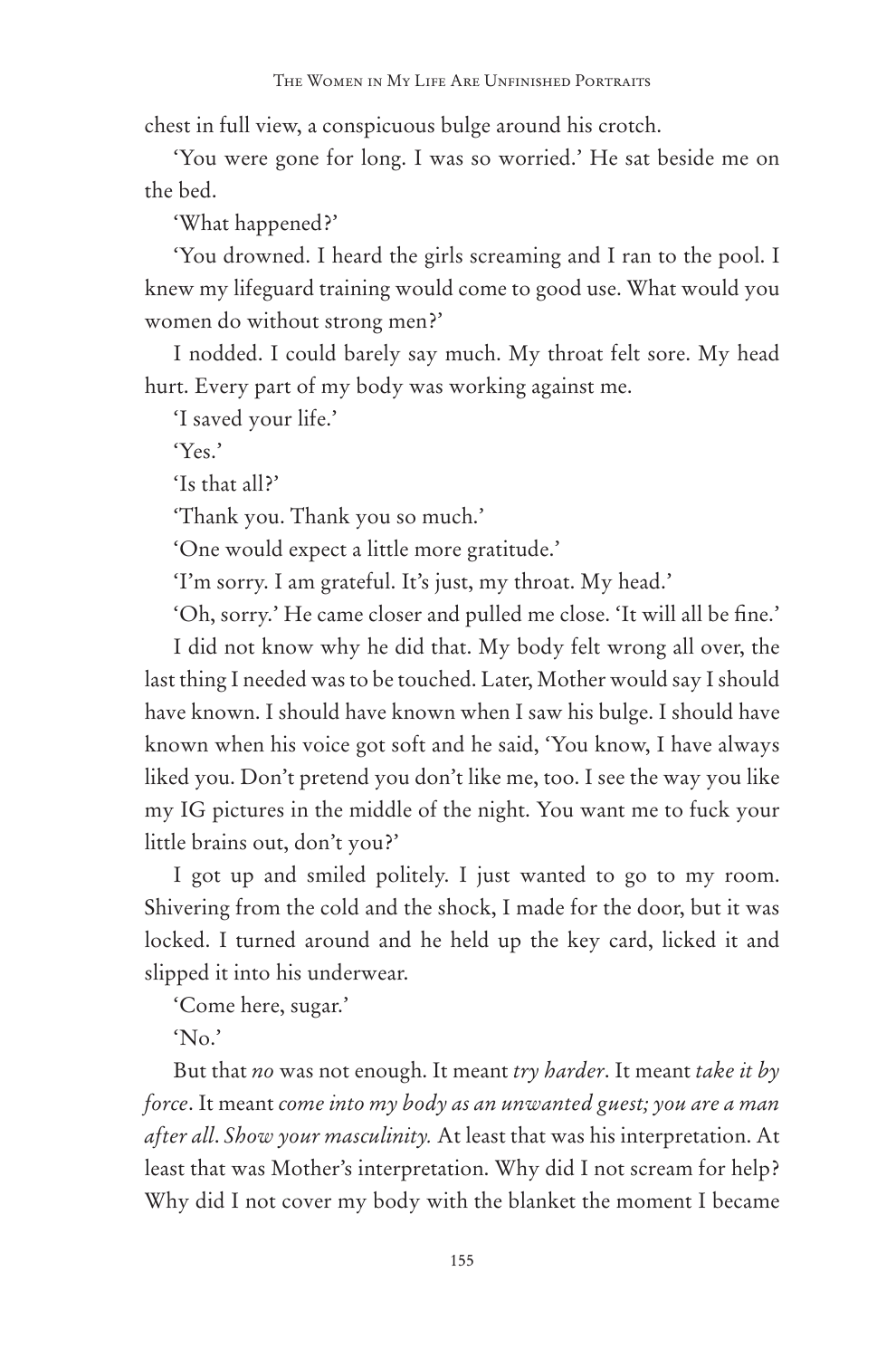conscious? Why was I so dumb? Why was I so slutty? Why was I so woman?

I was thinking of this weeks later, when I taught my wrists to bleed and jumped into the pool in our backyard. I created a miracle – a literal pool of blood. I do not remember much but I recall the pain like a release, like my swansong. My brother, Bobo, found me and rushed me to the hospital.

This story is about the women in my life. And there is one of them I have not told you about, the woman who started it all – my grandmother.

#### 4.

Maami was a foul woman. Nobody ever says this sort of thing about their grandmother but she was a foul woman by every metric. A difficult woman. A woman who for God's sake wouldn't just *behave*. She embraced her complexities. Never dimmed her brilliance for something as pedestrian as *convention*. And isn't that incredible? She grew up the sixth of a family of 16, the only daughter. Her father was an affluent baale in the city. We do not know anything about her mother. Like most women in history, her silence was rewarded with a namelessness, with an absence in the scripts of memory.

But Maami was anything but a silent woman. At 13, her father tried to marry her off to one of his friends. But she fled the house, ran down south of the country and never looked back. There, she was homeless and hungry, roaming the streets. But that changed after she joined the followers of Osun. She drew her power from the water. We do not know exactly what that power was, but growing up, even I knew she was no ordinary woman.

One time when I was eight or nine and visited her in the village, she took me to the river to bathe. It was night, and I could hear creatures I could not see.

'There is nothing to fear,' she said. 'You are in the water. Your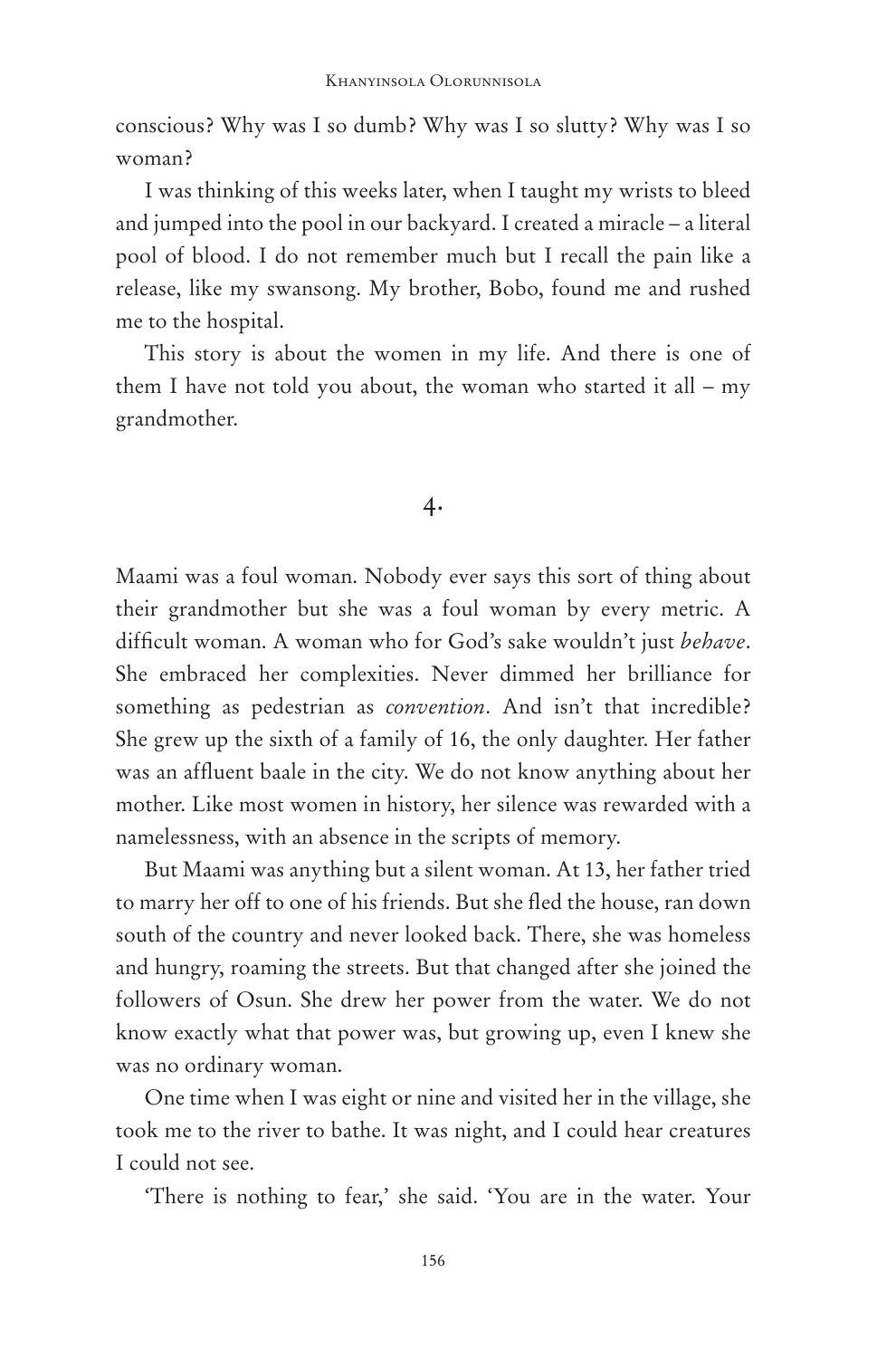foremothers live in the water. They will always protect you if you accept them.'

The day she died, only months after the situation with Kaka, Father-Father picked me up from school earlier than usual. I had no idea what was happening, he wouldn't say. It was not until he drove me to the hospital and led me into Maami's ward that I was told the old woman was sick. Mother would not come. She had cut ties with Maami years back, since she became Christian and decided she could no longer be associated with her witch of a mother.

'Okan mi,' she said to me as she squeezed my hand. Everyone else had left the room.

'Maami, ki lo sele?' I asked, even though at 16 I was old enough to figure out what was happening.

'It is time for me to go meet the mothers,' she said.

'How?'

'Everyone's time comes, my heart,' she said. 'Mine is now. We cannot change it. Osun has decided it is my time.'

'Maami…' I could not hold my tears.

'Okan, me, I am not dead yet. I have not brought you here to mourn me,' she said. 'There will be enough time for that soon enough. I just need you to know this.'

She squeezed my hand and looked straight into my eyes. And, immediately, I knew it. It was as though she could see into my soul in that moment. I saw the grave sadness in her eyes, a sadness borne from the inability to avert a pain she could foresee. Being who she was, I knew she could see more than anything she could say.

 'Forgive me, child. I did not understand it until now either. But now I know the truth: your whole life, you will be followed by it, that same thing that follows everyone. To find it, you have to look to the water and claim it as yours. It is not your enemy. The water is always hungry. Give yourself to it or it will take you by force.'

'Find wh-what?'

'Look to the water. Return to it. It is waiting for you.' She refused to say anymore.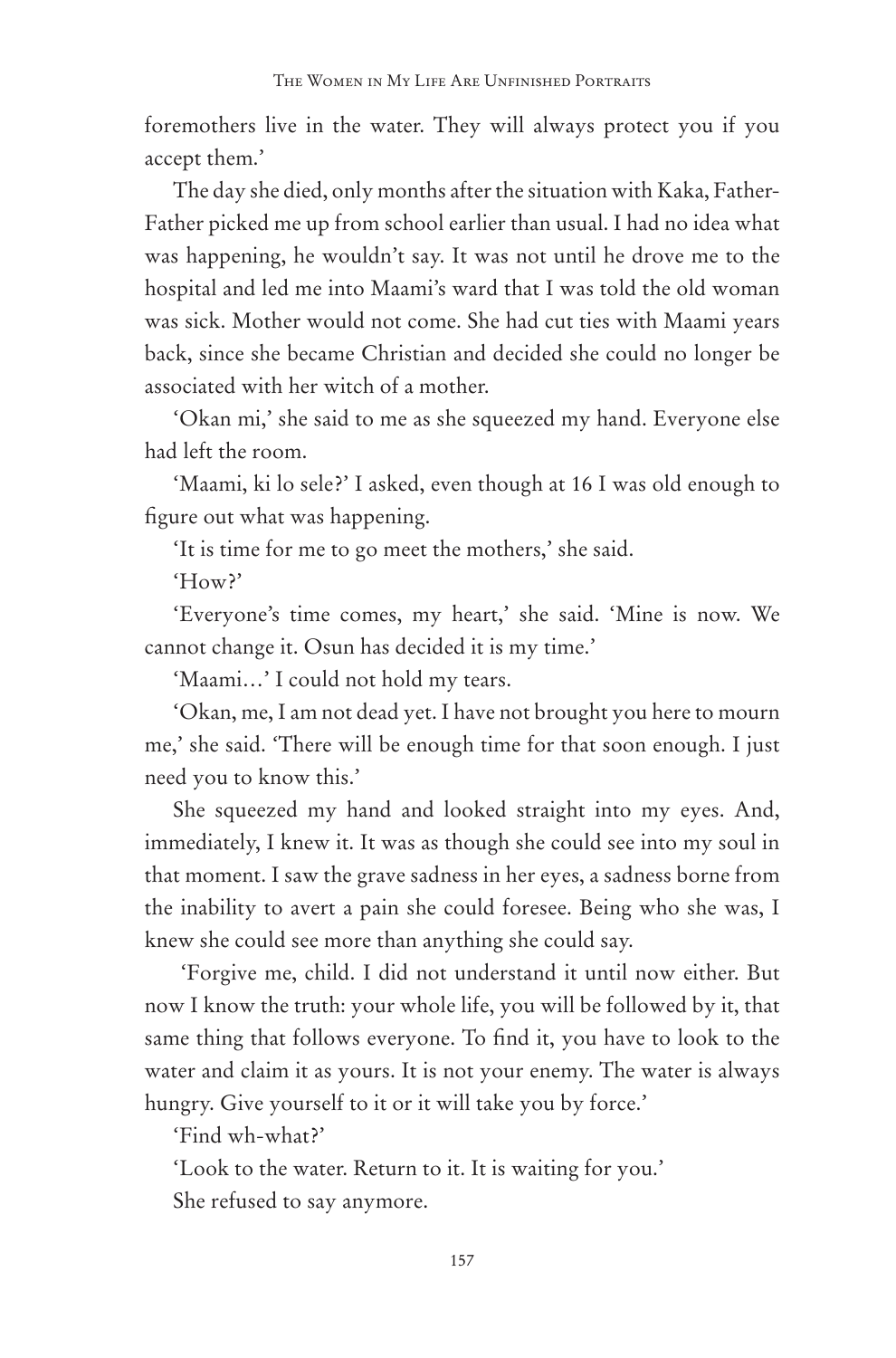She died an hour later.

She was once married. Shortly after she had my mother, she left her abusive husband. To preserve his dignity, he told the world *he* had left her. He said she was too controlling, too arrogant a woman. He had beaten her so many times to teach her her place, but that foul woman just would not fucking stay down. Of course, that brought her a bad name among people. But she didn't care. After her, the women in my family came to be defined by the leaving of the men in their lives.

Or the emotional turmoil left behind by the men they had loved.

My therapists say this is the reason I never finish my paintings or give my stories traditional plotting. Thinking in vignettes and incompletion is a coping mechanism for those who feel they have lost the plot of their lives. Dr Adesua says it is common with manic depressives.

I told The Boy I Love this the day he decided he had had enough of me.

5.

Aunt Rosemary is nothing like my mother. They are so different you would be tempted to argue they did not crawl out of the same vagina. She is an ever-present light. Mother flickers. After the situation with Kaka, when Mother read out a list of things I did to encourage it, Aunt Rosemary told me nothing that happened was my fault, that I owed nobody an explanation for not avoiding my own tragedy. When Mother was settling down to become a Christian wife and mother-offour, Aunt Rosemary kicked the hedonism up a notch. Till today, she is unmarried and unbothered and unwrinkled and rich as fuck. Think Rihanna in her 50s, and even that Fenty chick could only aspire to Aunt Rosemary's energy.

Aunt Rosemary is a Babe. She was especially so back in the '80s. I have heard all the stories and seen all the photos. She, alongside my mother, moved to the United States when they were teenagers. They spent about a decade there, living their best lives in Los Angeles. There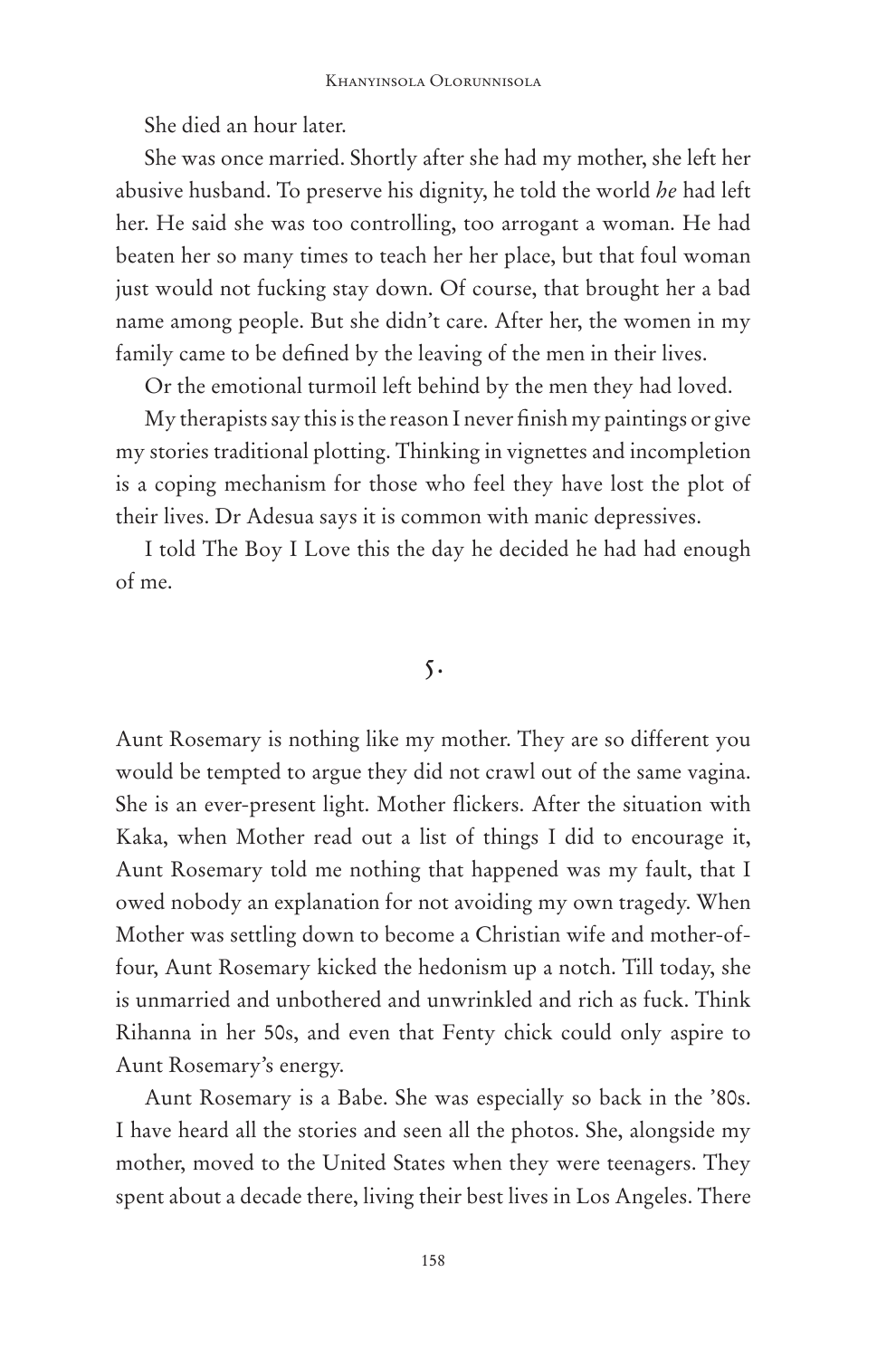were wet T-shirt contests, ballrooms, summer days of jean shorts and frozen yoghurt at a Pink Floyd concert, smoke rings at a disco bash, ill-advised bangs on the first day of college, hugging a Janis look-alike at a protest. There is a video recording of her walking the runaway very briefly. I still think about it, that intoxicating strut. Art. Aunt Rosemary is art. She's a 100-per-cent-certified bad beech.

Yet, remarkable as she is, she is another woman in our lineage defined by a silence, by something hidden inside words unspoken.

Aunt Rosemary is lesbian. She has never told the family this. But I know. I know these things. She has never been married. Mother chalked it up a long time ago to the devilish spirit of eternal spinsterhood. She has been living with Aunt Rashida for about 10 years now. I do not know why that never raised any eyebrows. But, seeing them together, I wonder what she has given up to live this life in secret. I know she tried suicide twice, but it was supposed to be the depression in our family, the depression that seems to touch only the women.

'I think I am losing control again,' I overheard her say tearfully to Aunt Rashida once. She was having one of her episodes. I started to notice the signs after that, the way she tempered her emotional reaction to things, how she made sure to radiate nothing but extreme positivity, or how she deleted her social media after hearing of a celebrity who had a breakdown on IG Live. Over the years, she struggled more and more to live with her fear of losing control. Of herself and the image she had crafted so perfectly. She feared she would someday come undone, her shimmering essence dulled by the sickness. And she sought support in the one woman she loved.

Today, she is travelling to France with Aunt Rashida, and that is why I am at the airport to see her off.

## 6.

She says they are only going on a summer vacation, but it is September and they have sold all their property. They are not returning. I sit while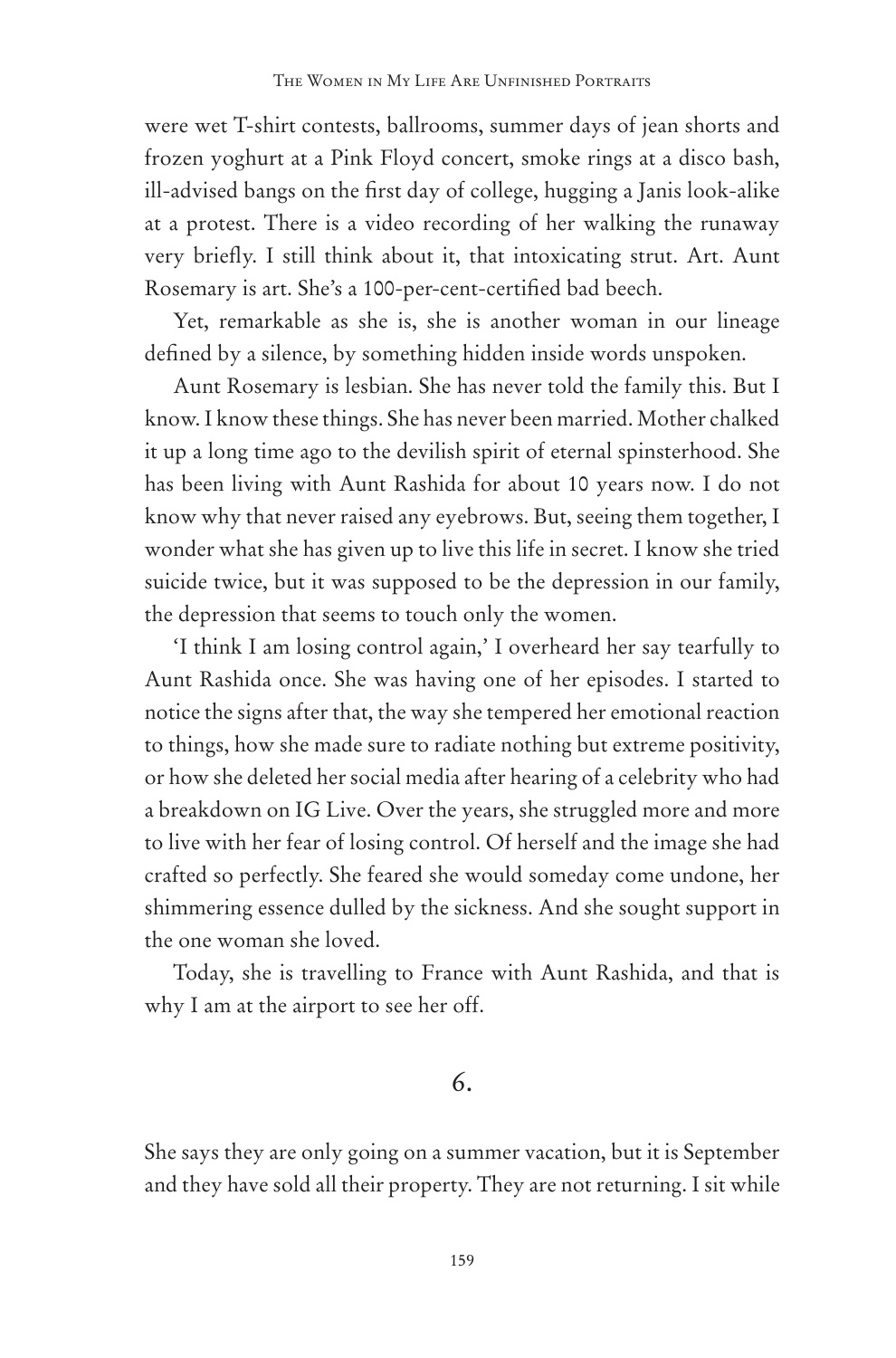they go to the checkpoint. I text The Boy I Love: *Aunt Rosemary is finally leaving. I am so stoked for her. Call me*. But I know he won't call. He has been ignoring my texts for weeks now, since the Monday he told me he was tired of all my extremes, the way I cannot decide how to love him, telling him I want him to be soft and vulnerable with me while asking him to retain his mystery. I knew it would come to this; the complicated fuckery of love and pleasure we got ourselves into can only end badly. But I don't want it to. I have been with many men, but he is the only one I have ever loved.

'I will marry you,' he had said on our first date at a country club in Ikoyi, sipping wine, staring at me, those gorgeous eyes filled with intensity and smolder.

And even though I had not thought of marriage as a possibility at that point in my life, even though I had begun to entertain the idea of being single for life, something about his confidence made me smile. I said, 'Let's wait and see.'

And when, on our second anniversary, he rented out a theme park and went on one knee as a joke, fireworks going off in the sky, a part of me wished for a fleeting moment that he would ask me to become his forever.

And when he got jealous once over me travelling to Milan to see another lover instead of him, even though he apologised for feeling possessive, I loved it, the way he had begun to want to be the centre of my world.

Now I cannot bear the thought of losing the only person in the world who knows me. I guess that is an ever-present risk when two manic depressives decide to fall in love: their combined immensities eventually become too much to contain. Or perhaps I am making shit up to explain what I do not understand. All I know is that I want him all to myself. He no longer wants me.

Aunt Rosemary comes to me and it is time to say goodbye. We hug so tightly, my ribcage might break. She starts walking away. She stops and turns around, as though to say something, as though to make sure no silence is left behind. But she turns again and keeps walking. I run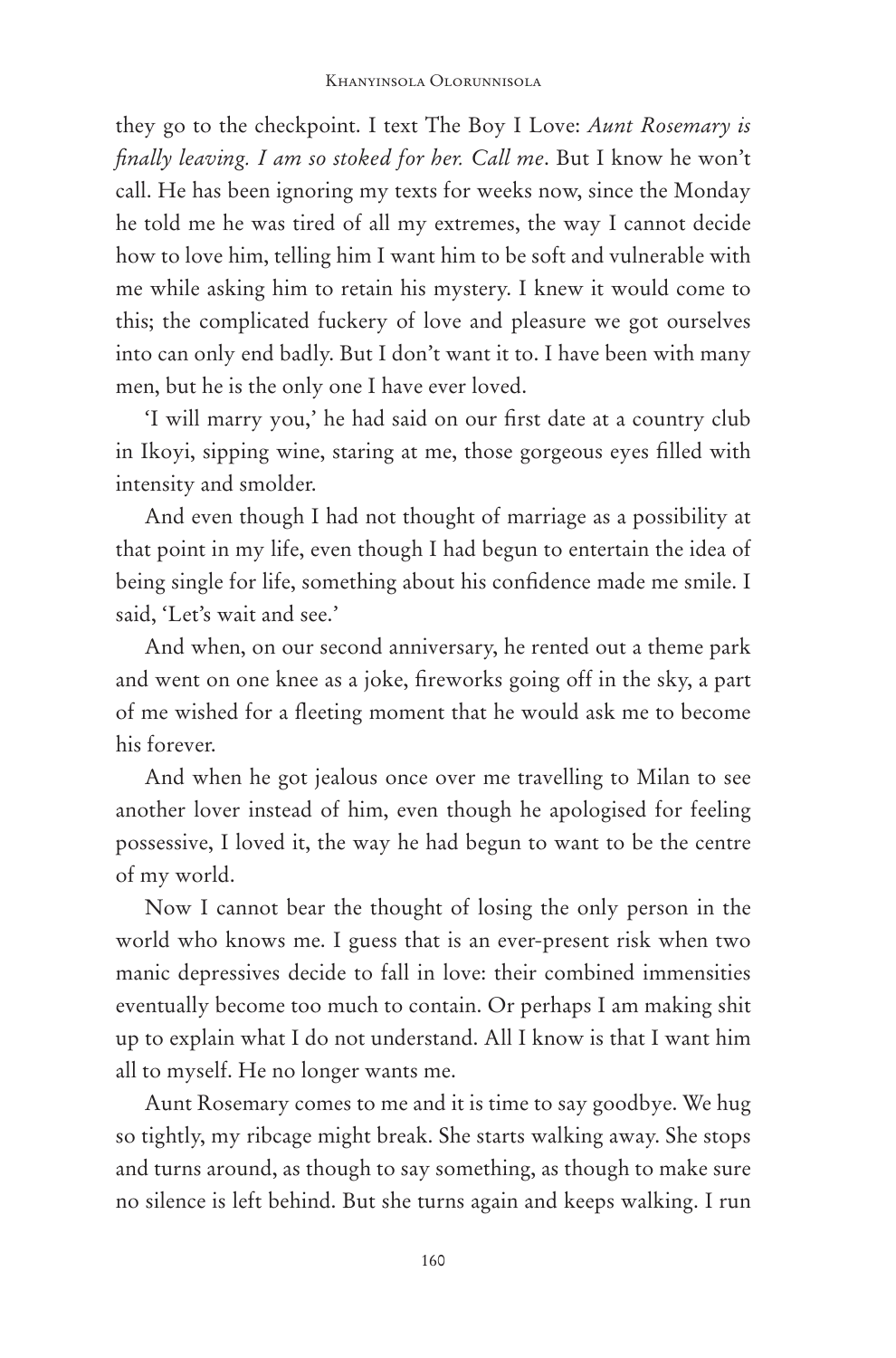to her and hug her from behind.

'Oh, my, dear,' she says, a small laughter breaking her syllables.

'I know,' I whisper into her ear. 'I know you're not coming back. I hope you have a happy life together.'

She grabs my hands and faces me, surprised. She smiles a grateful smile as though she has been waiting for this, for family to tell her that she is loved. A single tear runs down her cheek. She walks away, not looking back. This is perhaps the last time we will ever see each other.

I check my phone. No texts. When Aunt Rosemary and her lover are out of sight, I walk out of the airport. I tell the driver to take me straight home. I know how to get my lover back. It will be too easy. All I need do is tell him what I wanted to tell him that Monday, just before he asked for a breakup: I am pregnant with his child. But I don't want to use that to bring him back. I want him to choose me for me, not because of what I can give him. I have not decided if I want to keep it, anyway.

I think of my mother and my sisters and my aunt and my grandmother. The world tells me that all the women in my life are unfinished paintings, made incomplete by the disappearance of the men in their lives, their own disappearance. But we all know that is bullshit, right? We are the masters of our own stories, but why is it so difficult for me to see them in all their fullness? Or perhaps that is the problem: none of us can seem to achieve our fullness, limited by our haunted lineage. This is me trying to make sense of myself and these women.

## *Look to the water*.

Every tragedy in my life has come with the water, every disappearance, every death has been of the water. For years now, I have felt a great dread in my soul, borne of a nameless placelessness. It feels more like a drowning, like I am fighting the current and losing. The most dangerous battles are always the ones with myself, the ones in which I am the only possible victim, in which I am both victor and vanquished. No human – no matter how limitless, no matter how magnificent – is strong enough to survive that. But what is survival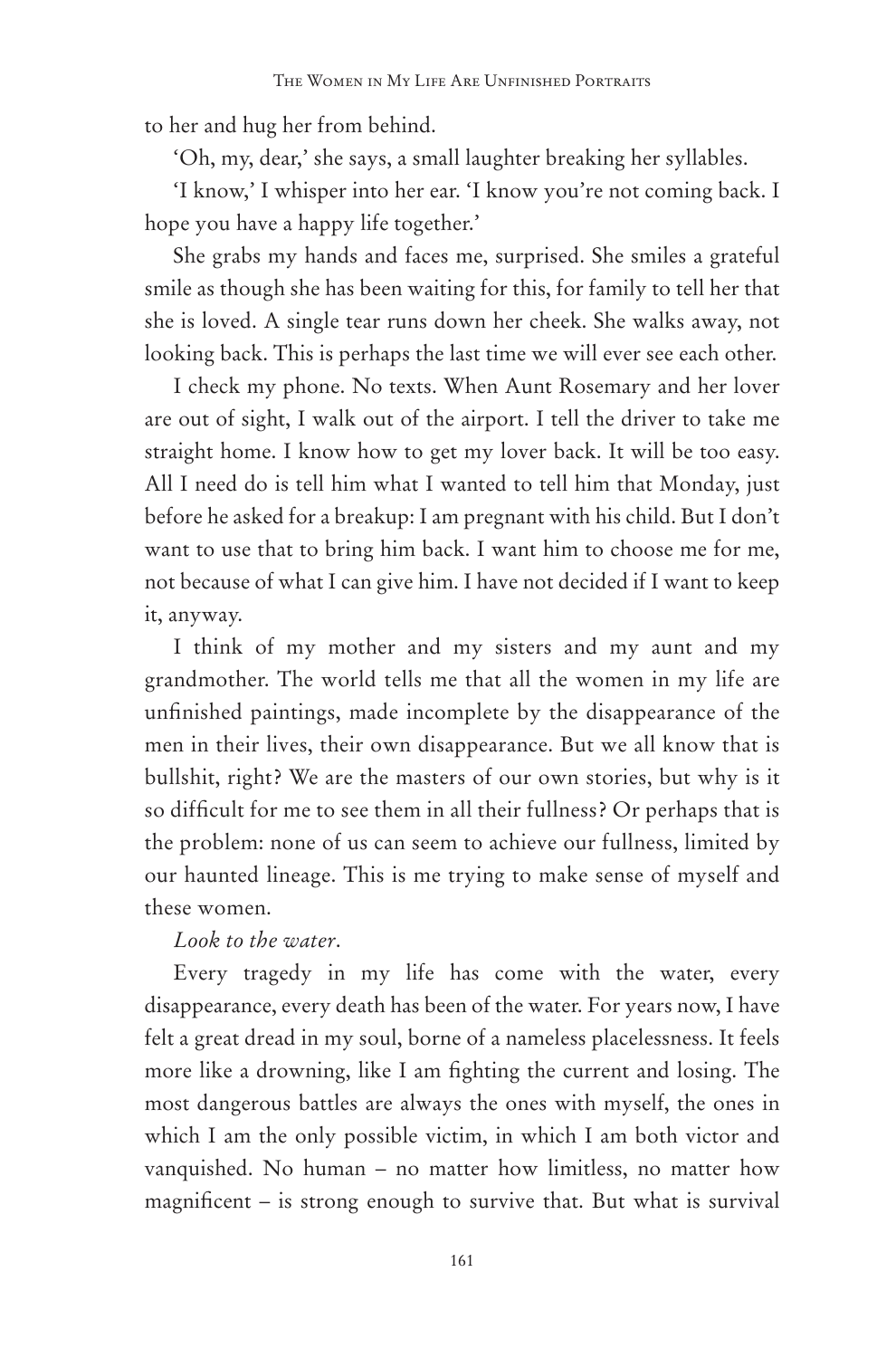anyway? It is certainly not this, this fear that there is a curse which will soon catch up to me, this fear that all the confidence I have spent years building for myself can crumble with just a reminder that my power was once taken from me.

## *Look to the water*.

My sister Kehinde has stopped appearing to me in water. For weeks now, I have been thinking of the day I cut myself, wondering if things would be easier if I had succeeded. I am failing at this. I am failing at getting past what happened. I am failing at rising out of it. I am failing at letting it go. I am failing at maintaining this silence. I am failing at not being angry when I see my abuser's Instagram pictures with his new wife. I am failing at not wishing I had cut his dick off and fed it to Alagbada Ina, the hungering god of flames. I am failing at telling this story properly.

# *Look to the water*.

My grandmother knew so much but only ever said little. I am tired of the mystery surrounding my existence. I am tired of being made unfree by a bondage I cannot even define. I am tired of not having answers to questions I don't even know how to ask. That is why I am currently in front of my pool, stripping my body of every piece of clothing.

In my aloneness, I hear the sounds again. The same eerie childlike sounds that erupted the day Kehinde disappeared. I think of everyone I love and their disappearance from my life, their tendency to leave before I can complete a portrait of them in my mind. I pray for what is lost to return. May the spirit of Maami guide me. Maami told me to 'find her'. And I wonder who 'her' is. My mother? Kehinde? Taiwo? Myself?

I walk to the water and I am unnerved by its blue stillness, the way it just lies there, waiting for my falling body to awaken it. A dwarf moon settles onto the water. Maami is watching. The air is so cold, my breath turns frosty. The water cries out my name in a thousand voices. I feel a presence not my own – not my own alone. I walk slowly towards the water, the spirits of all the women in my lineage converging.